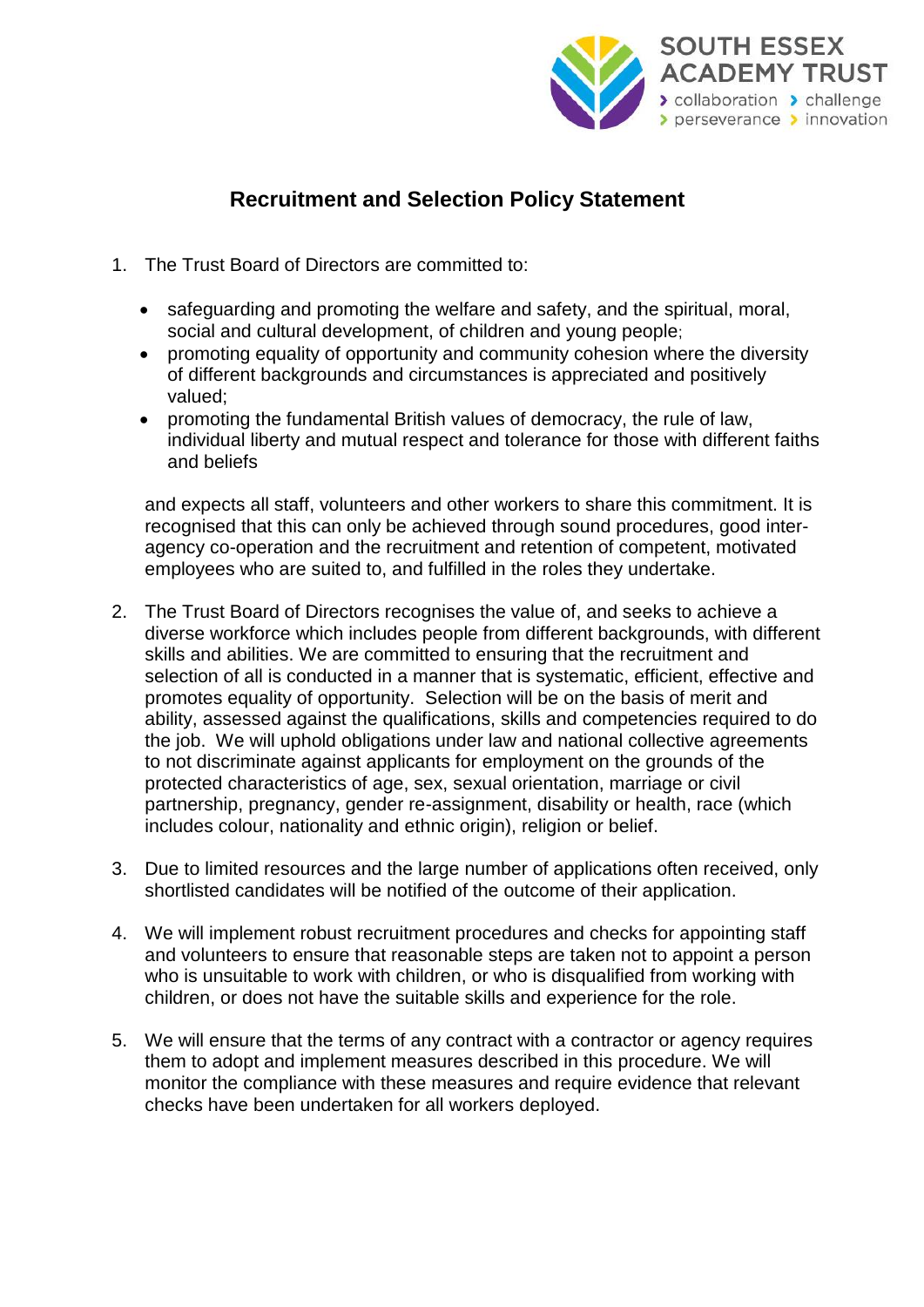

- 6. The following pre-employment checks will be required where applicable to the role and settling:
	- receipt of satisfactory references\*
	- verification of identity
	- a satisfactory DBS disclosure if undertaking Regulated Activity
	- verification that you are not on the DBS Children's barred list and therefore, not barred from working with Children verification that you are not prohibited from teaching verification of medical fitness
	- verification of qualifications
	- verification of professional status where required e.g. QTS status
	- the production of evidence of the right to work in the UK
	- verification of successful completion of/exemption from statutory induction period
	- verification that you are not subject to any s128 directions preventing you from holding a management position within a school
	- a declaration that you are not disqualified from working with children by virtue of the Childcare (Disqualification) Regulations 2009 or that you have provided a disqualification waiver from Ofsted

## *NB It is illegal for anyone who is barred from working with children to apply for, or undertake Regulated Activity.*

\*In exceptional circumstances, where you have good reason not to want your referees to be contacted prior to interview, you should set out your reasons with your application form. Where it is agreed to defer, referees will be contacted immediately after interview before an offer of employment is made.

- 7. We will keep and maintain a single central record of recruitment and vetting checks, in line with the current DfE requirements.
- 8. All posts/voluntary roles that give substantial unsupervised access to children and young people are exempt from the Rehabilitation of Offenders Act 1974 and therefore all applicants will be required to declare spent and unspent convictions, cautions and bind-overs (save for those offences that are subject to filtering by the Police).

Applicants will be required to sign a DBS consent form giving consent for the DBS certificate to be copied and shared (within strict guidelines) for the purposes of considering suitability for employment and consent for an online status check to be carried out in the event that the applicant subscribes to the DBS update service.